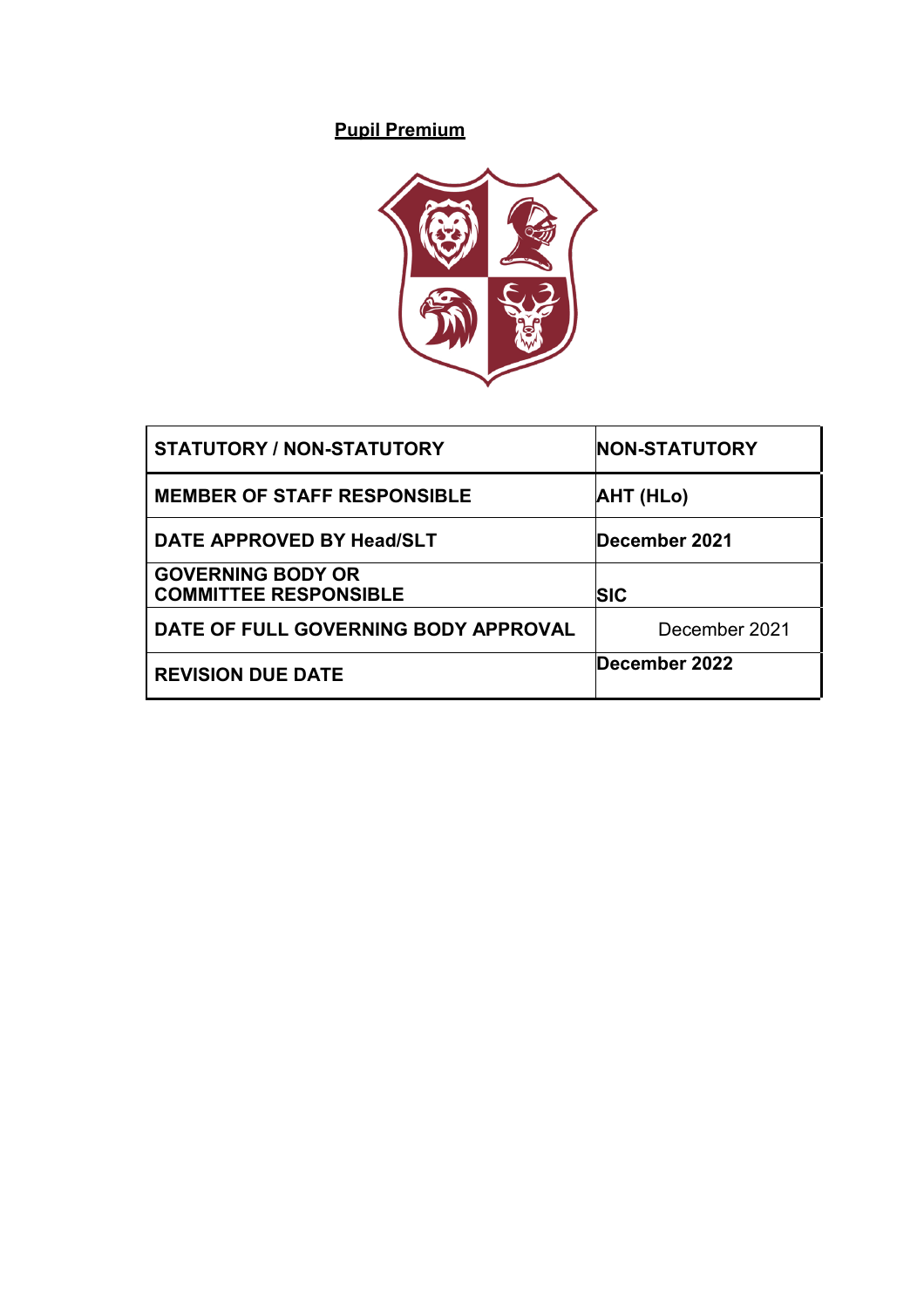### **Contents**

### **1. Aims**

This policy aims to:

- Provide background information about the pupil premium grant so that all members of the school community understand its purpose and which pupils are eligible
- Set out how the school will make decisions on pupil premium spending
- Summarise the roles and responsibilities of those involved in managing the pupil premium in school

# **2. Legislation and guidance**

This policy is based on the pupil premium conditions of grant guidance (2017- 18), published by the Education and Skills Funding Agency. It is also based on guidance from the Department for Education (DfE) on virtual school heads' responsibilities concerning the pupil premium, and the service premium. In addition, this policy refers to the DfE's information on what academies should publish online, and complies with our funding agreement and articles of association.

# **3. Purpose of the grant**

The pupil premium grant is additional funding allocated to publicly funded schools to raise the attainment of disadvantaged pupils and support pupils with parents in the armed forces. The school will use the grant to support these groups, which comprise pupils with a range of different abilities, to narrow any achievement gaps between them and their peers. We also recognise that not all pupils eligible for pupil premium funding will have lower attainment than their peers. In such cases, the grant will be used to help improve pupils' progress and attainment so that they can reach their full potential as well as provide enrichening cultural capital for all.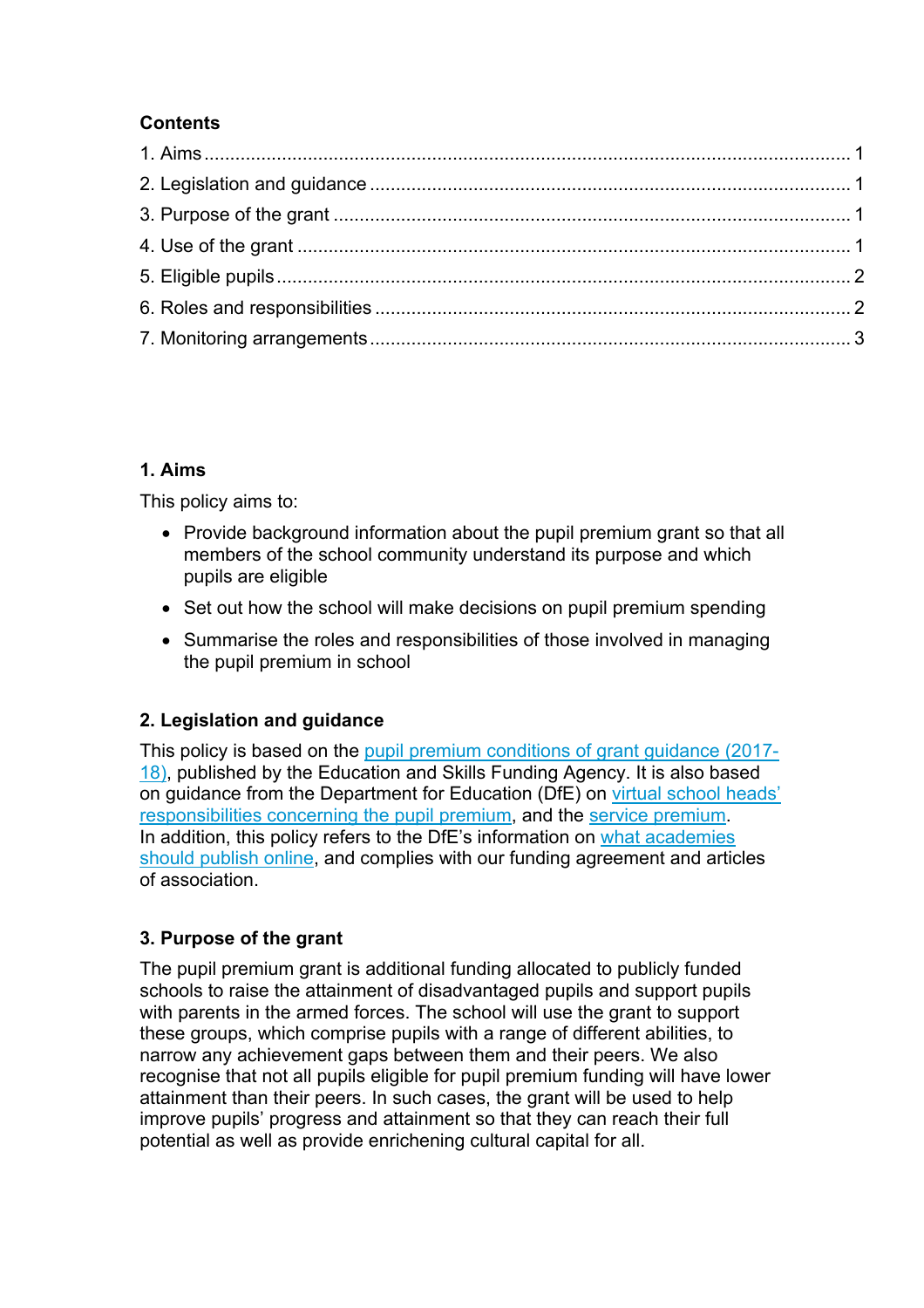### **4. Use of the grant**

Our aim is to ensure **all** students (including those from less advantaged backgrounds) have access to all that Noadswood has to offer ensuring they make outstanding progress. We aim to ensure students from less advantaged backgrounds achieve as well as all students and are given additional support to ensure they do this.

Noadswood uses the pupil premium funding to ensure that all students benefit from the following:

- A broad, rich and personalised curriculum that develops personal and social skills, confidence in learning and builds students cultural capital,
- Exceptional pastoral care with bespoke, personalised provision for students who need additional support,
	- High quality teaching and learning,
	- Access to funding for those suffering hardship to fund essentials e.g. uniform and extracurricular experiences
	- Interventions to close the gap in achievement and address barriers to learning and progress.
		- Integration and supported involvement in activities with their peers.

Some examples of how we do this are listed below:

- Providing extra one-to-one or small-group support
- Running catch-up sessions before or after school (for example, for children who need extra help with maths or literacy)
- Providing extra tuition where needed (for example, ahead of national assessments such as SATs or GCSEs)
- Funding educational trips and visits
- Funding English classes for children who speak another language

We will publish information on the school's use of the pupil premium on the school website in line with the requirements set out in our funding agreement and the DfE's guidance on what academies should publish online. Information on how the school uses the pupil premium can be found in our strategy statement on our school website.

### **5. Eligible pupils**

The pupil premium is allocated to the school based on the number of eligible pupils in each year group across the school. Eligible pupils fall into the categories explained below:

#### **5.1 Ever 6 free school meals**

Pupils recorded in the most recent January school census who are known to have been eligible for free school meals at any point in the last 6 years (as determined by the DfE's latest conditions of grant guidance). This includes pupils first known to be eligible for free school meals in the most recent January census.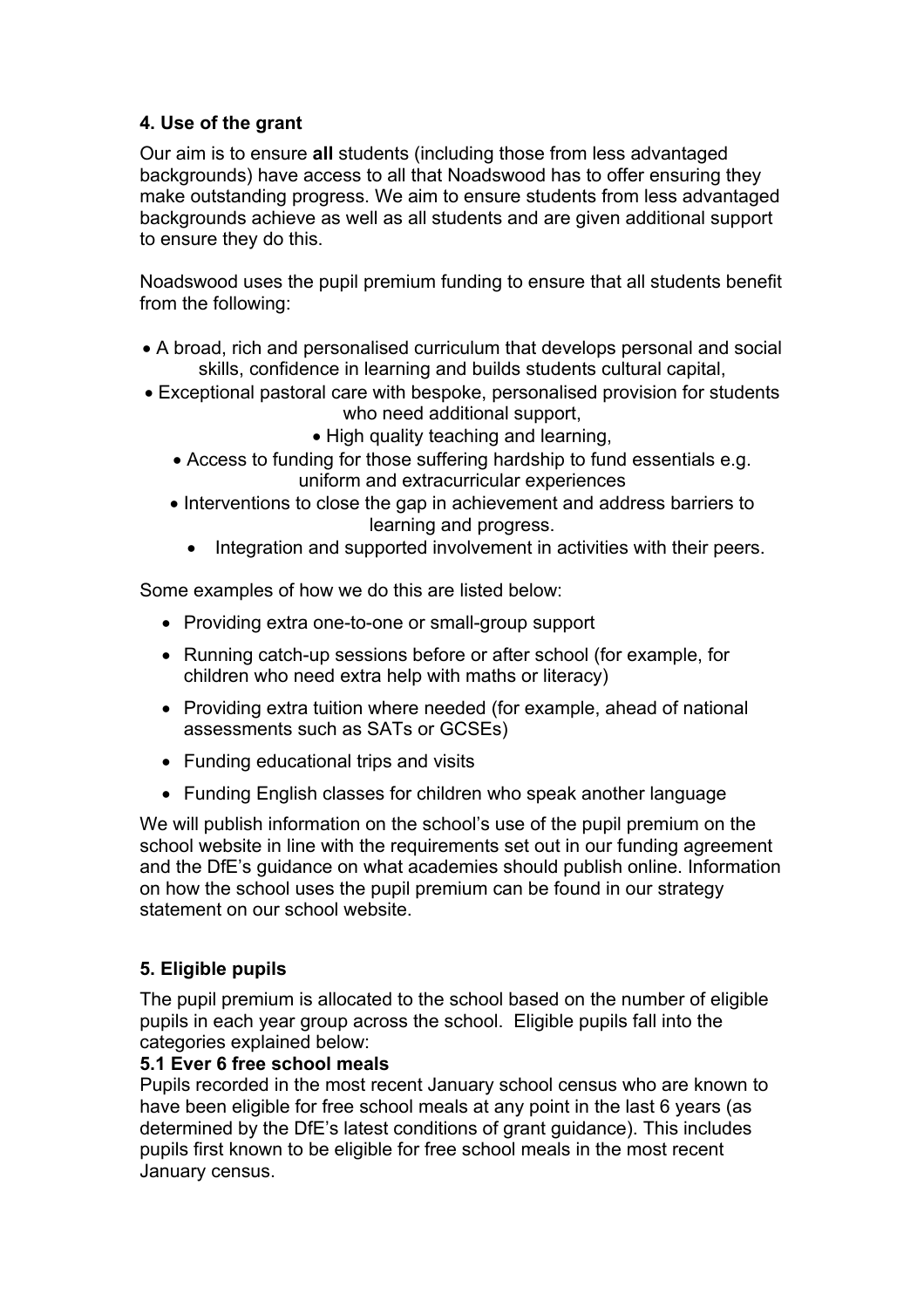It does not include pupils who received universal infant free school meals but would not have otherwise received free lunches.

#### **5.2 Looked after children**

Pupils who are in the care of, or provided with accommodation by, a local authority in England or Wales.

#### **5.3 Post-looked after children**

Pupils recorded in the most recent January census and alternative provision census who were looked after by an English or Welsh local authority immediately before being adopted, or who left local authority care on a special guardianship order or child arrangements order.

#### **5.4 Ever 6 service children**

Pupils:

- With a parent serving in the regular armed forces
- Who have been registered as a 'service child' in the school census at any point in the last 6 years (as determined by the DfE's latest conditions of grant guidance), including those first recorded as such in the most recent January census
- In receipt of a child pension from the Ministry of Defence because one of their parents died while serving in the armed forces

#### **6. Roles and responsibilities**

#### **6.1 Headteacher and Senior Leadership Team**

The Headteacher and Senior Leadership Team are responsible for:

- Keeping this policy up to date, and ensuring that it is implemented across the school,
- Ensuring that all school staff are aware of their role in raising the attainment of disadvantaged pupils and supporting pupils with parents in the armed forces,
- Planning pupil premium spending and keeping this under constant review, using an evidence-based approach and working with virtual school heads where appropriate,
- Monitoring the attainment and progress of pupils eligible for the pupil premium to assess the impact of the school's use of the funding,
- Reporting on the impact of pupil premium spending to the governing board on an ongoing basis,
- Publishing information on the school's use of the pupil premium on the school website, as required by our funding agreement and in line with guidance from the DfE,
- Providing relevant training for staff, as necessary, on supporting disadvantaged pupils and raising attainment.

#### **6.2 Governors**

The governing board is responsible for:

• Holding the Headteacher to account for the implementation of this policy,